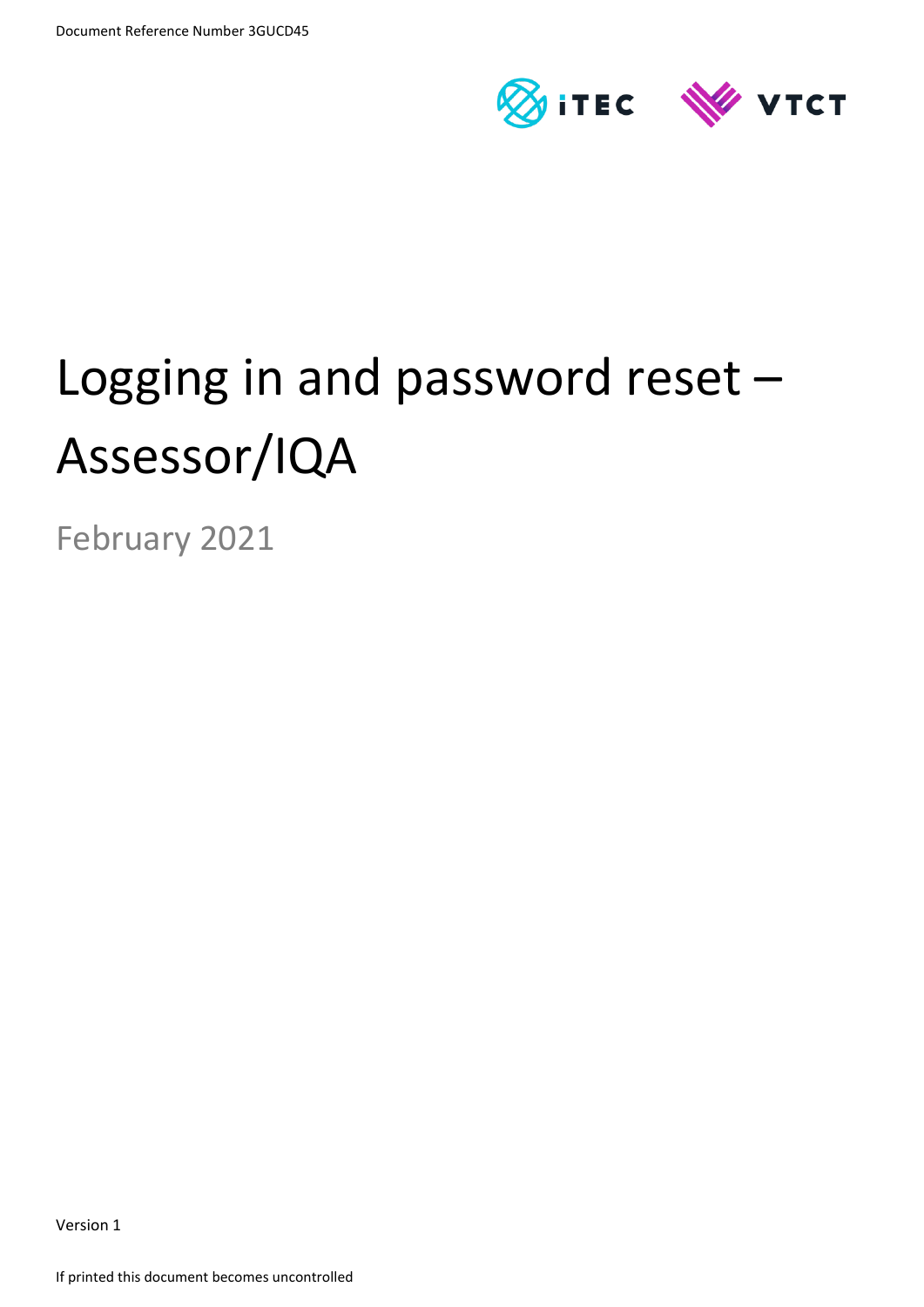

# **Contents**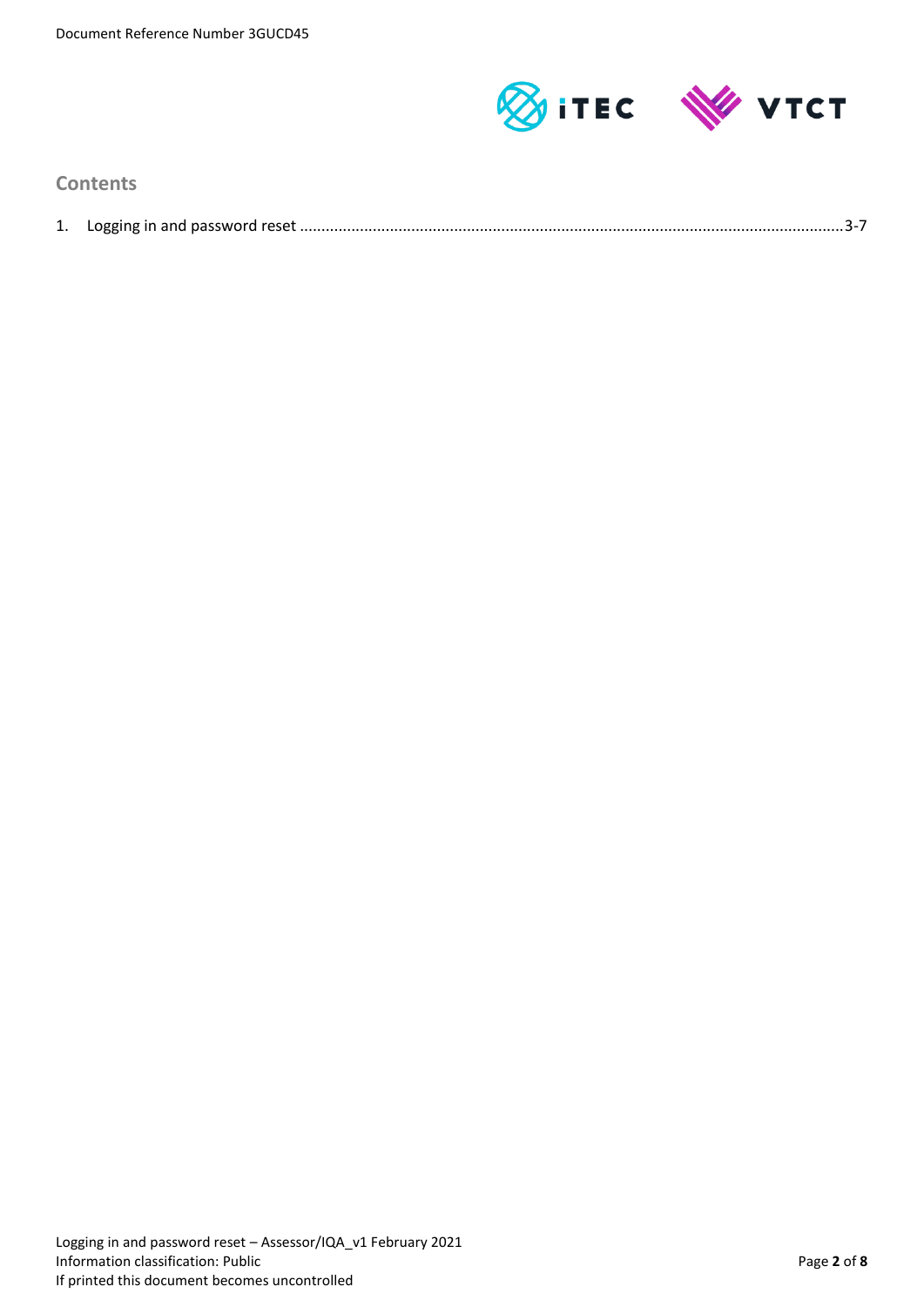

- **1. Logging in and password reset**
- 1) The website address for ManageAssess is: <https://www.manageassess.com/accounts/login/>

You can also access the login page via the VTCT [website](http://www.vtct.org.uk/existing-centres/resources/manageassess/)

#### 2) The ManageAssess login page

| Login<br>曰<br>Let learners show off newly-acquired knowledge through text,                                                                                             |
|------------------------------------------------------------------------------------------------------------------------------------------------------------------------|
| illustrations, audio and video, automatically uploaded into a portfolio to give assessors an immediate, broad view of progress.<br>Please enter your email<br>Username |
| Please enter your password<br>Password<br>Sign in                                                                                                                      |
| Forgot your password? You can reset it here.                                                                                                                           |
|                                                                                                                                                                        |
|                                                                                                                                                                        |
|                                                                                                                                                                        |

3) Enter your login and select Sign in.

You will have received your login details either by email or in person.

| Login<br>国                                                                                                                                                                                         |  |
|----------------------------------------------------------------------------------------------------------------------------------------------------------------------------------------------------|--|
| Let learners show off newly-acquired knowledge through text,<br>illustrations, audio and video, automatically uploaded into a portfolio<br>to give assessors an immediate, broad view of progress. |  |
| logintest2<br>Username                                                                                                                                                                             |  |
| Password<br>                                                                                                                                                                                       |  |
| Sign in                                                                                                                                                                                            |  |
| Forgot your password? You can reset it here.                                                                                                                                                       |  |
|                                                                                                                                                                                                    |  |
|                                                                                                                                                                                                    |  |
|                                                                                                                                                                                                    |  |
|                                                                                                                                                                                                    |  |
|                                                                                                                                                                                                    |  |
|                                                                                                                                                                                                    |  |

Logging in and password reset – Assessor/IQA\_v1 February 2021 Information classification: Public Page **3** of **8** and **Page 3** of **8** and **Page 3** of **8** If printed this document becomes uncontrolled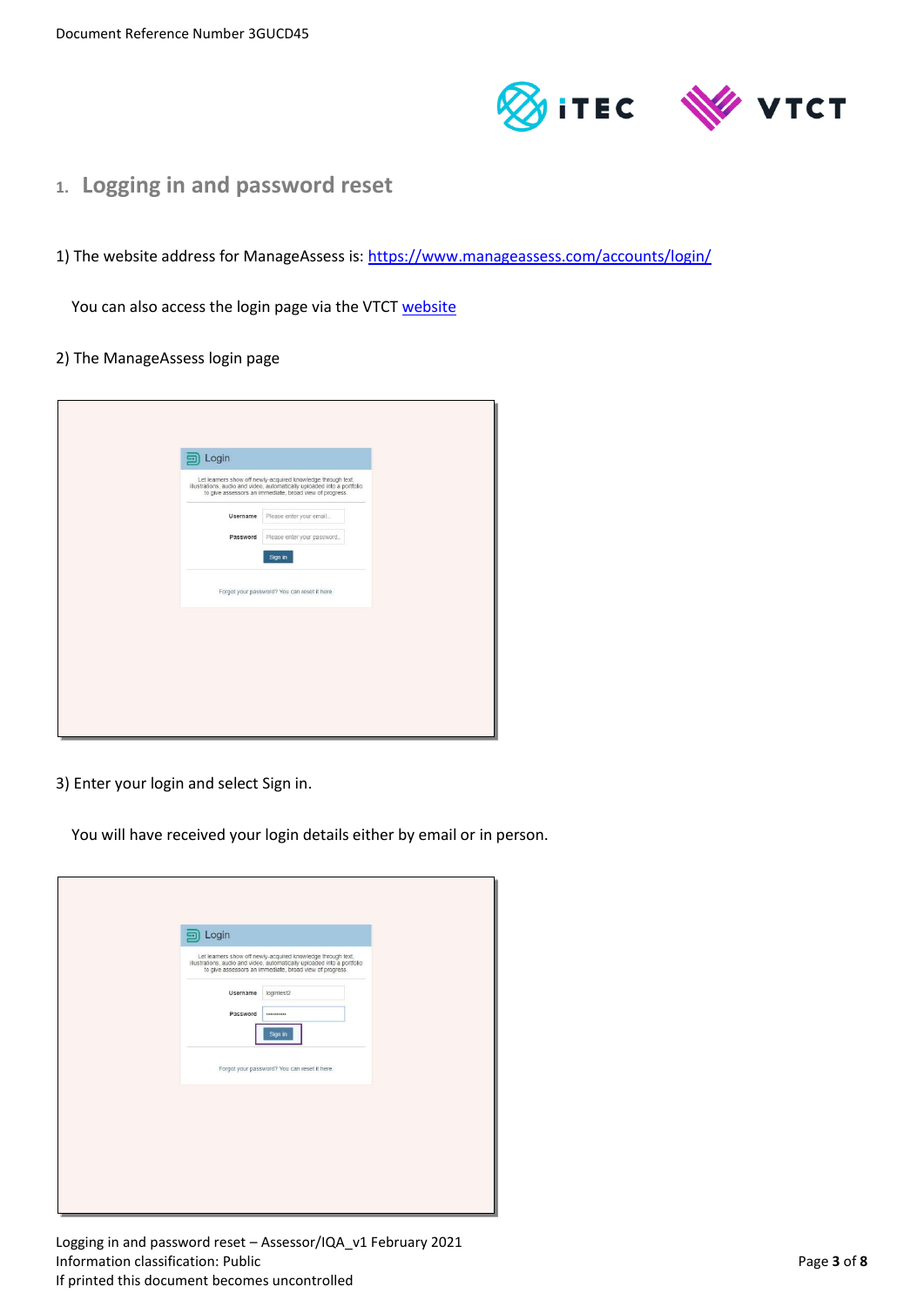

4) Upon first time login you will be prompted to enter a new password. Complete this and select Submit.

| 囙<br>You must choose a password to continue<br>using the app. |
|---------------------------------------------------------------|
| New Password<br>                                              |
| New Password<br><br>confirmation                              |
| Submit                                                        |
|                                                               |
|                                                               |
|                                                               |
|                                                               |
|                                                               |
|                                                               |
|                                                               |
|                                                               |

5) Select Authorize. You will only need to perform this action once.

You will not be able to access ManageAssess if you Decline.

| ManageAssess would like to access the following information                                   |
|-----------------------------------------------------------------------------------------------|
| <b>Basic profile</b>                                                                          |
| Access to your basic information. Includes names, gender, birthdate<br>and other information. |
| Email                                                                                         |
| Access to your email address.                                                                 |
| Phone number                                                                                  |
| Access to your phone number.                                                                  |
| Address information                                                                           |
| Access to your address. Includes country, locality, street and other<br>information.          |
| ManageAssess Authentication Service                                                           |
| Access to your Title, ULN<br><b>Decline</b><br>Authorize                                      |
|                                                                                               |
|                                                                                               |
|                                                                                               |
|                                                                                               |
|                                                                                               |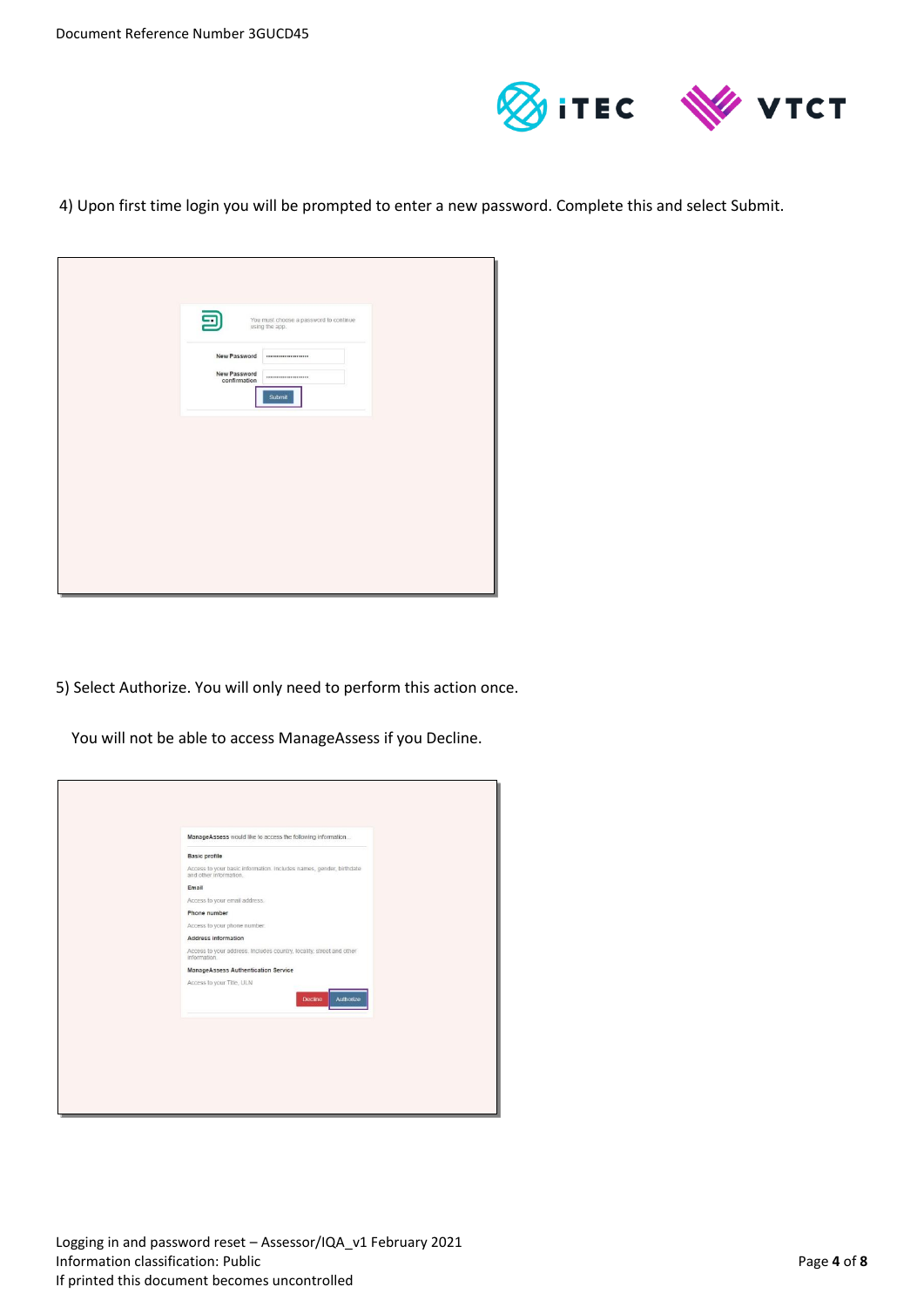

- 6) After logging in for the first time, you can add an email address. Having an email address within the system will mean you can:
	- >reset your password
	- >receive notifications (if turned on)
- 7) Select your name link in the top right of the screen.



## 8) Select the Personal tab.



Logging in and password reset – Assessor/IQA\_v1 February 2021 Information classification: Public Page 5 of 8 If printed this document becomes uncontrolled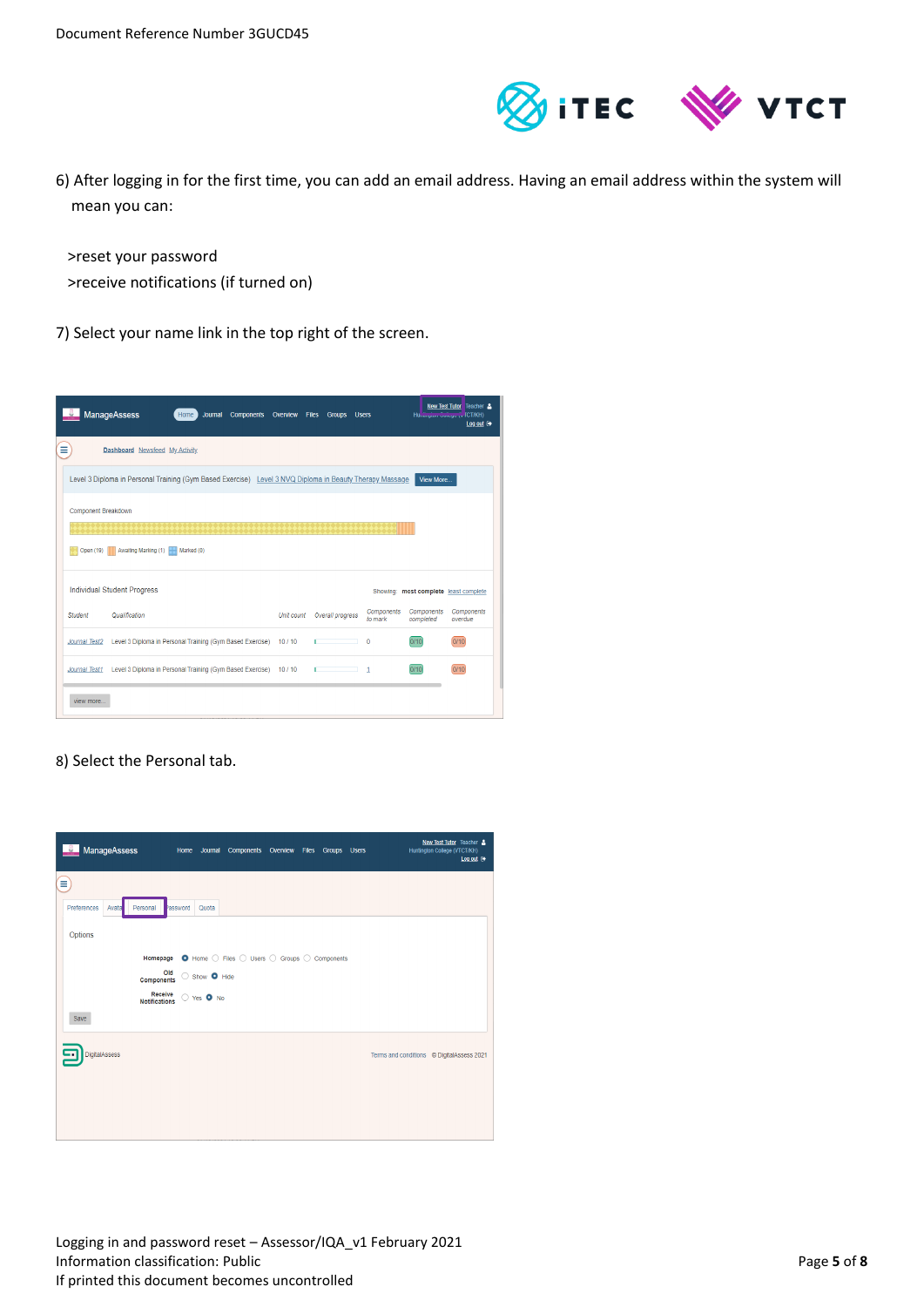

# 9) If an email is present, check it is correct. If no email address is present, enter your address.

#### 10) Select Save.

| $\mathbb{R}^n$     | ManageAssess |          |          | Home Journal | Components Overview Files |  | Groups Users | New Test Tutor Teacher<br>Huntington College (VTCT/KH)<br>Log out @ |
|--------------------|--------------|----------|----------|--------------|---------------------------|--|--------------|---------------------------------------------------------------------|
| Ξ                  |              |          |          |              |                           |  |              |                                                                     |
| Preferences        | Avatar       | Personal | Password | Quota        |                           |  |              |                                                                     |
| <b>ULN</b>         |              |          |          |              |                           |  |              |                                                                     |
| <b>ULN</b>         |              |          |          |              |                           |  |              |                                                                     |
| Username           |              |          |          |              |                           |  |              |                                                                     |
| <b>Usemame</b>     |              |          |          |              |                           |  |              |                                                                     |
| Email              |              |          |          |              |                           |  |              |                                                                     |
| Email              |              |          |          |              |                           |  |              |                                                                     |
| <b>Given Name</b>  |              |          |          |              |                           |  |              |                                                                     |
| <b>New</b>         |              |          |          |              |                           |  |              |                                                                     |
| Middle Name        |              |          |          |              |                           |  |              |                                                                     |
| Test               |              |          |          |              |                           |  |              |                                                                     |
| <b>Family Name</b> |              |          |          |              |                           |  |              |                                                                     |
| Tutor              |              |          |          |              |                           |  |              |                                                                     |
| Title              |              |          |          |              |                           |  |              |                                                                     |
| <b>Miss</b>        |              |          |          |              |                           |  |              | $\pmb{\div}$                                                        |
| Gender             |              |          |          |              |                           |  |              |                                                                     |
| Not Specified      |              |          |          |              |                           |  |              | $\pmb{\div}$                                                        |
| Date of Birth      |              |          |          |              |                           |  |              |                                                                     |
|                    |              |          |          |              |                           |  |              |                                                                     |
| Save               |              |          |          |              |                           |  |              |                                                                     |

11) If you forget your password you can reset it via the ManageAsses[s login page](https://www.manageassess.com/accounts/login/) by selecting the 'Forgot your password?' link.

| Login<br>5 |                                                                                                                                                                                                    |
|------------|----------------------------------------------------------------------------------------------------------------------------------------------------------------------------------------------------|
|            | Let learners show off newly-acquired knowledge through text,<br>illustrations, audio and video, automatically uploaded into a portfolio<br>to give assessors an immediate, broad view of progress. |
| Username   | Please enter your email                                                                                                                                                                            |
| Password   | Please enter your password                                                                                                                                                                         |
|            | Sign in                                                                                                                                                                                            |
|            | Forgot your password? You can reset it here.                                                                                                                                                       |
|            |                                                                                                                                                                                                    |
|            |                                                                                                                                                                                                    |
|            |                                                                                                                                                                                                    |
|            |                                                                                                                                                                                                    |
|            |                                                                                                                                                                                                    |
|            |                                                                                                                                                                                                    |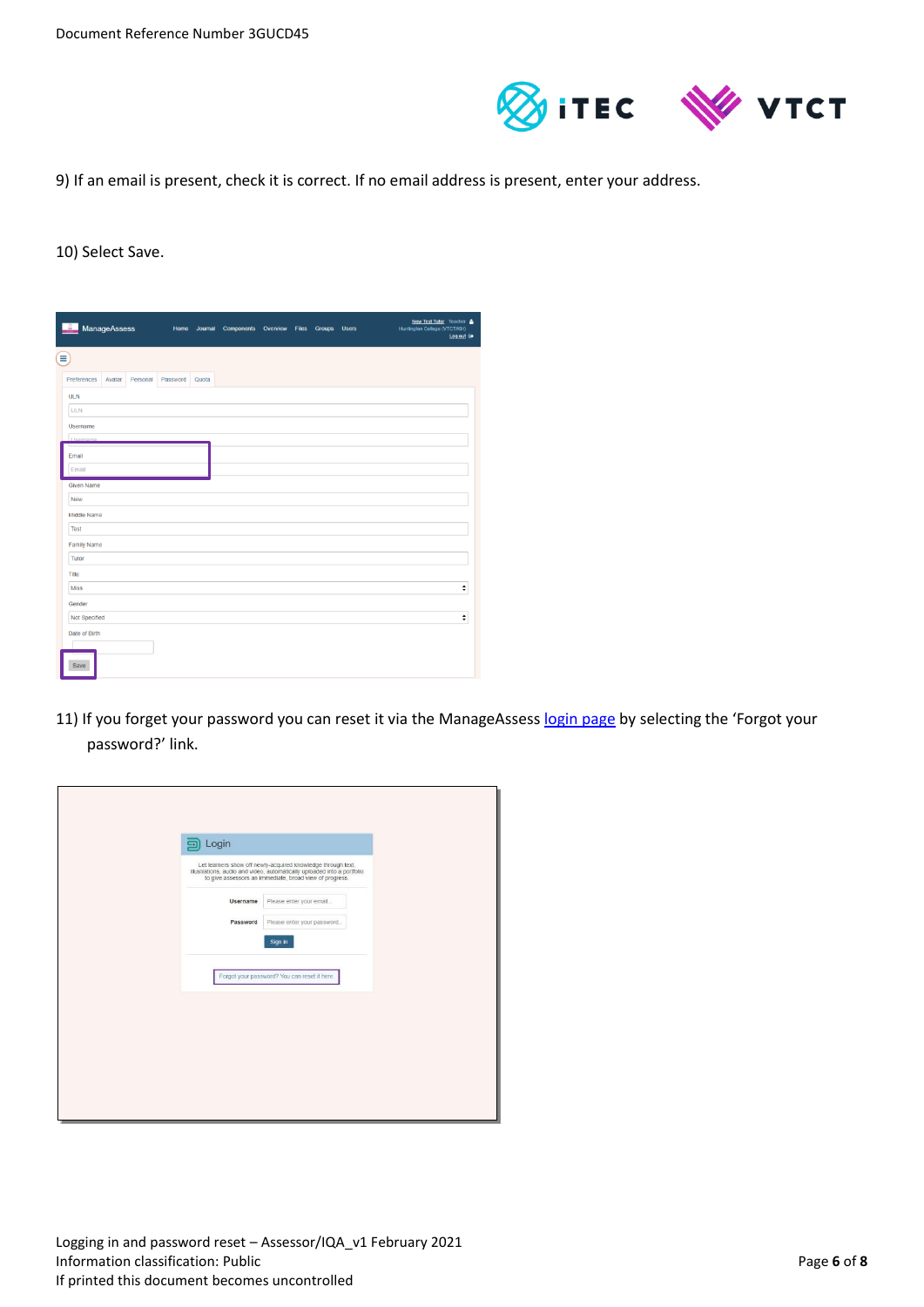

- 12) Enter the email address associated with your account and select 'Reset my password'.
- 13) You will now receive an email which contains a link to enable the password reset. The email will also confirm what your username is.

| Reset password<br>囙                                                                                          |  |
|--------------------------------------------------------------------------------------------------------------|--|
| Forgotten your password? Enter your email address below, and we'll email instructions for setting a new one. |  |
| Email                                                                                                        |  |
| <b>Back to login</b><br>Reset my password                                                                    |  |
|                                                                                                              |  |
|                                                                                                              |  |
|                                                                                                              |  |
|                                                                                                              |  |
|                                                                                                              |  |
|                                                                                                              |  |
|                                                                                                              |  |

For help and support:

- E: [customersupport@vtct.org.uk](mailto:customersupport@vtct.org.uk) / T: +44 (0) 2380 684500
- [ManageAssess support page](http://www.vtct.org.uk/existing-centres/resources/manageassess/)